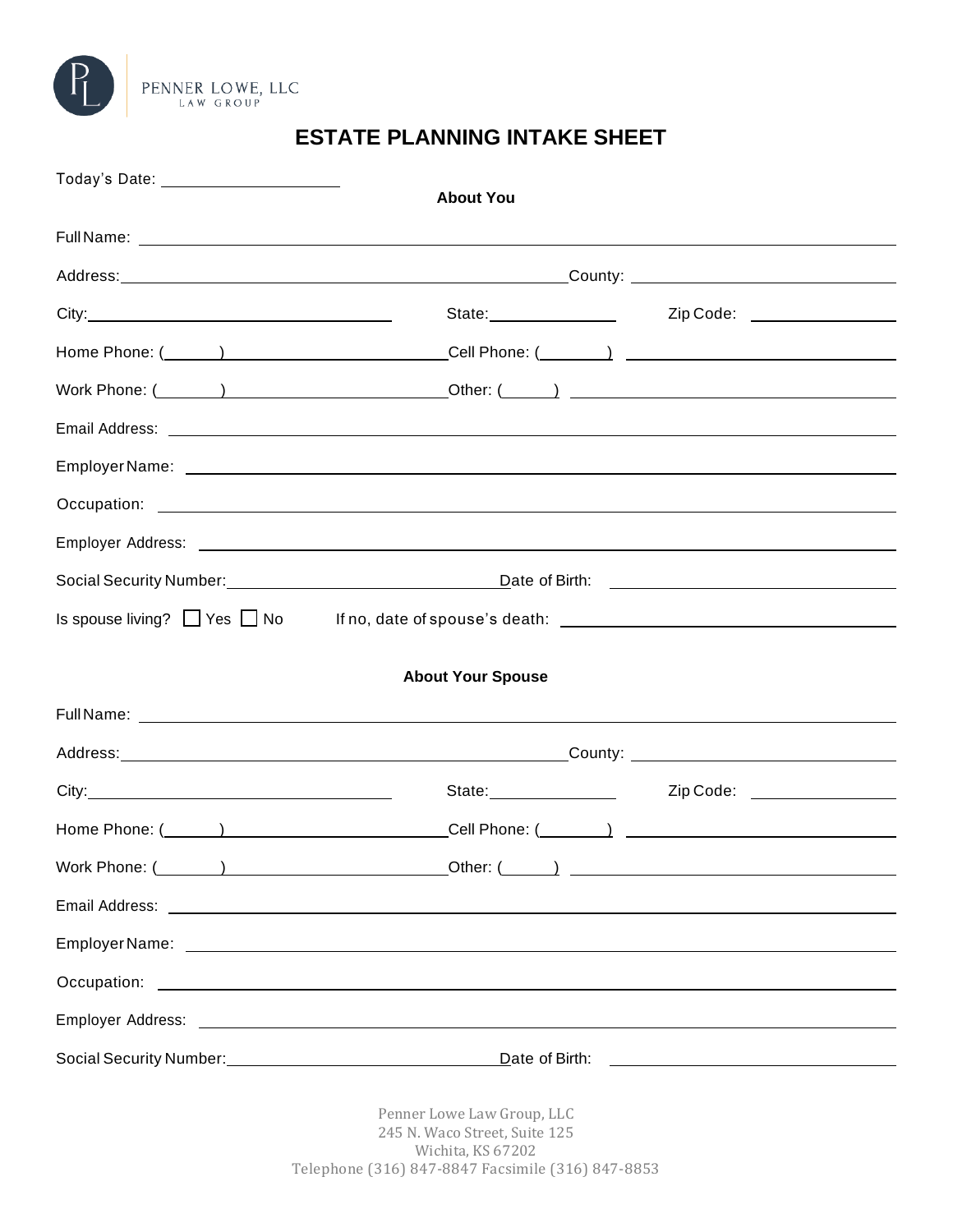## **About Your Children**

#### Children of Current Marriage

| Name of Child | Date of Birth | Age | Deceased<br>(Y/N) |
|---------------|---------------|-----|-------------------|
|               |               |     |                   |
|               |               |     |                   |
|               |               |     |                   |
|               |               |     |                   |
|               |               |     |                   |

Comments regarding health problems or special needs of children, if any:

#### Children of Prior Marriage

| Name of Child | Date of Birth | Age | Deceased<br>(Y/N) |
|---------------|---------------|-----|-------------------|
|               |               |     |                   |
|               |               |     |                   |
|               |               |     |                   |
|               |               |     |                   |
|               |               |     |                   |

Comments regarding health problems or special needs of children, if any:

|                           | Your choice for Guardian and/or Conservator & Alternate Guardian and/or Conservator of any minor children, if any: |  |
|---------------------------|--------------------------------------------------------------------------------------------------------------------|--|
|                           |                                                                                                                    |  |
| Conservator: Conservator: | Alternate: <u>____________________________</u>                                                                     |  |
|                           | Your choice for Trustee to administer any trusts created for the benefit of any minor children, if any:            |  |
| Trustee:                  | Alternate:                                                                                                         |  |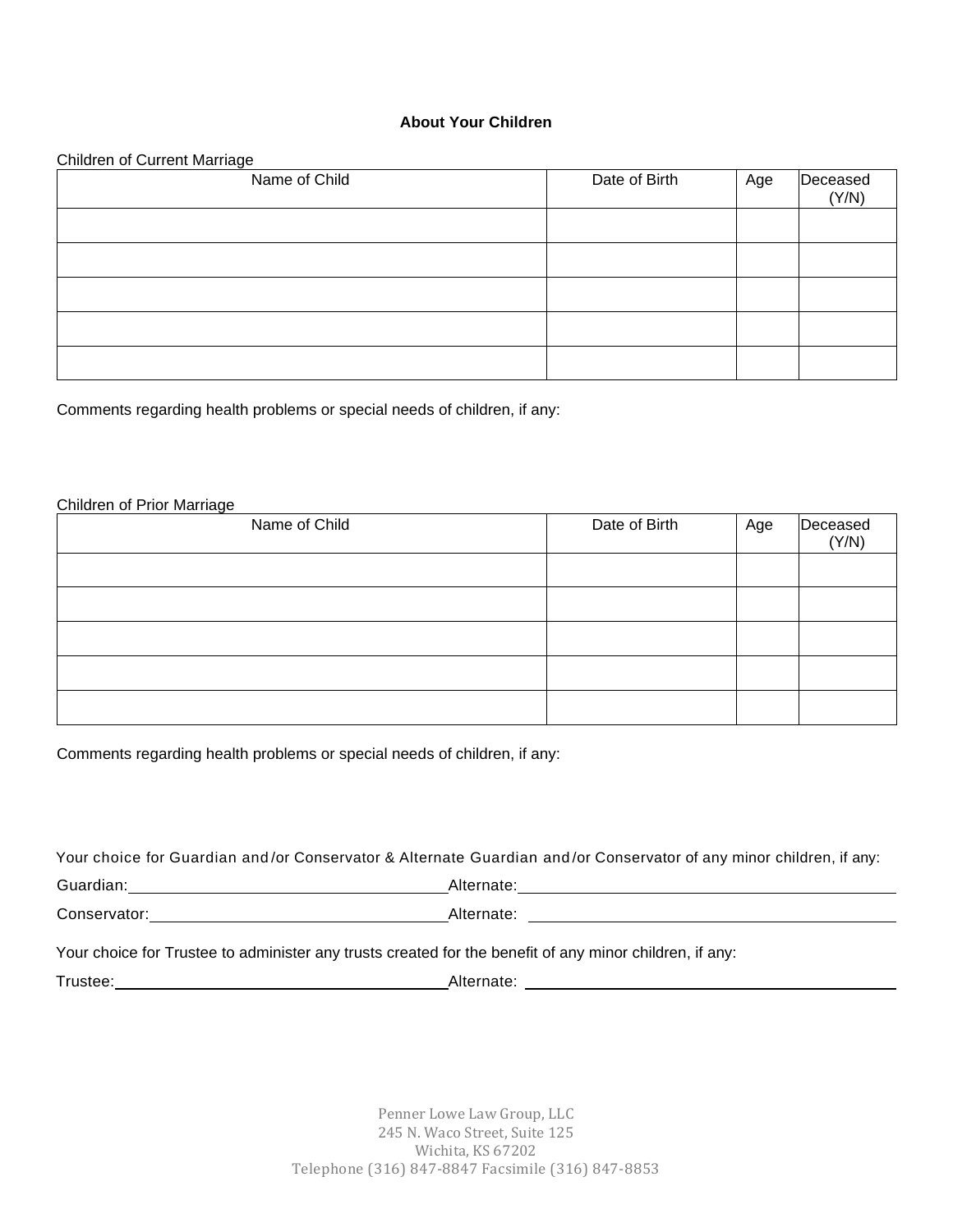## **About Your Grandchildren**

| Name of Grandchild | <b>Their Parents</b> |                      |
|--------------------|----------------------|----------------------|
|                    |                      | Age of<br>Grandchild |
|                    |                      |                      |
|                    |                      |                      |
|                    |                      |                      |
|                    |                      |                      |
|                    |                      |                      |
|                    |                      |                      |
|                    |                      |                      |
|                    |                      |                      |
|                    |                      |                      |

Comments regarding health problems or special needs of children, if any:

# **Other Beneficiaries (include Great Grandchildren, nieces, nephews, etc.)**

| Name | Relationship | Amount or Type of Gift |
|------|--------------|------------------------|
|      |              |                        |
|      |              |                        |
|      |              |                        |
|      |              |                        |
|      |              |                        |
|      |              |                        |
|      |              |                        |
|      |              |                        |

Comments: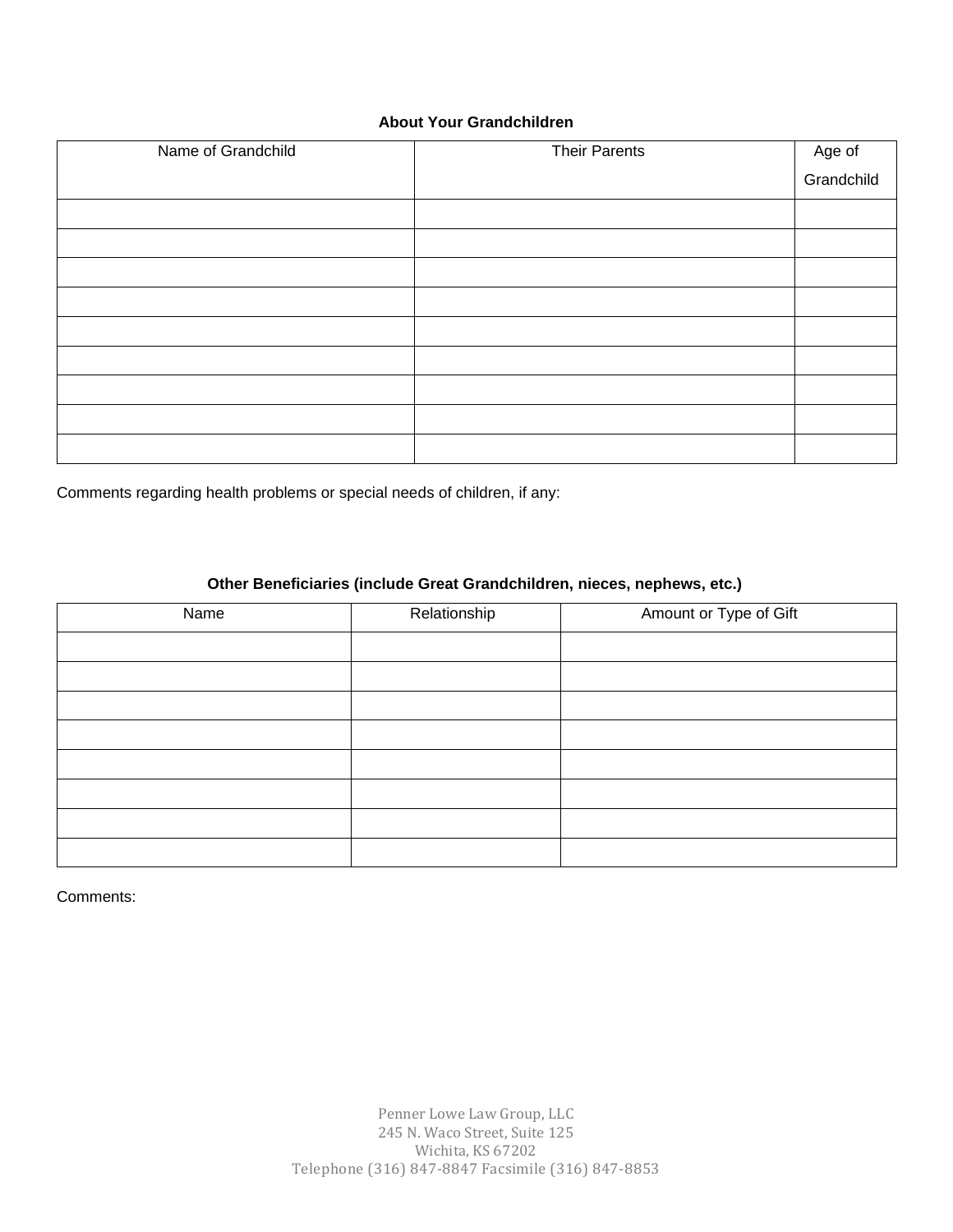## **Powers of Attorney**

Your choice of Agents under your Powers of Attorney

| <b>Health Care Decisions</b> |      |         |  |
|------------------------------|------|---------|--|
|                              | Name | Address |  |
| First                        |      |         |  |
| Choice                       |      |         |  |
| First                        |      |         |  |
| Alternate                    |      |         |  |
| Second                       |      |         |  |
| Alternate                    |      |         |  |

#### Financial Decisions

|           | Name | Address |
|-----------|------|---------|
| First     |      |         |
| Choice    |      |         |
| First     |      |         |
| Alternate |      |         |
| Second    |      |         |
| Alternate |      |         |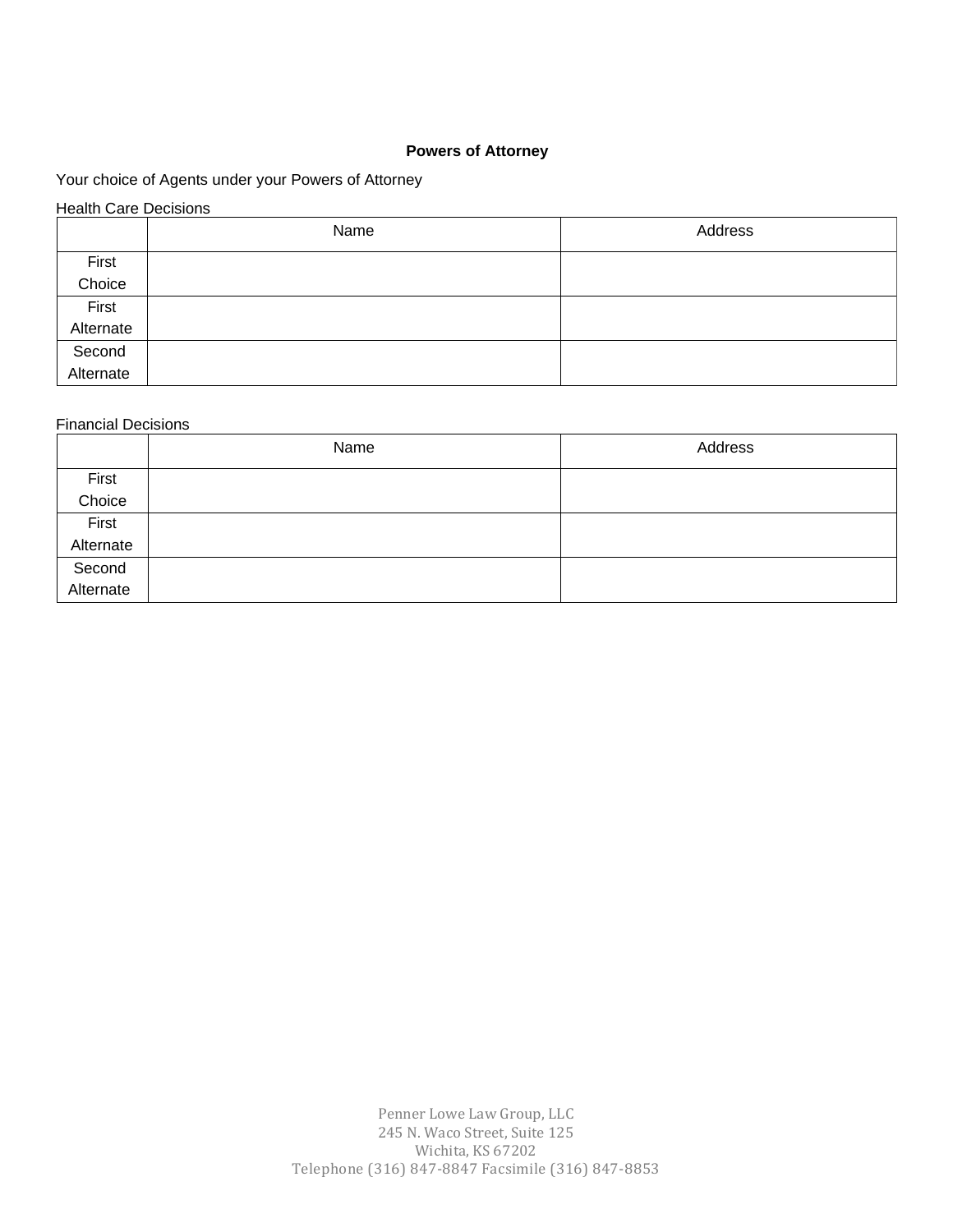#### **Executor of Your Will**

This choice may be an individual or an institution such as a bank.

| <b>First Choice</b>                                                                                                                                                                                                           |                                      |                                                                                                                           |  |
|-------------------------------------------------------------------------------------------------------------------------------------------------------------------------------------------------------------------------------|--------------------------------------|---------------------------------------------------------------------------------------------------------------------------|--|
|                                                                                                                                                                                                                               |                                      |                                                                                                                           |  |
|                                                                                                                                                                                                                               |                                      |                                                                                                                           |  |
|                                                                                                                                                                                                                               |                                      | Zip Code: __________________                                                                                              |  |
|                                                                                                                                                                                                                               |                                      |                                                                                                                           |  |
| <b>First Alternative Choice</b>                                                                                                                                                                                               |                                      |                                                                                                                           |  |
| Name: Name: Name: Name: Name: Name: Name: Name: Name: Name: Name: Name: Name: Name: Name: Name: Name: Name: Name: Name: Name: Name: Name: Name: Name: Name: Name: Name: Name: Name: Name: Name: Name: Name: Name: Name: Name: |                                      |                                                                                                                           |  |
|                                                                                                                                                                                                                               |                                      |                                                                                                                           |  |
|                                                                                                                                                                                                                               | State: <u>contract and the state</u> | Zip Code: __________________                                                                                              |  |
|                                                                                                                                                                                                                               |                                      |                                                                                                                           |  |
| <b>Second Alternative Choice</b>                                                                                                                                                                                              |                                      |                                                                                                                           |  |
|                                                                                                                                                                                                                               |                                      |                                                                                                                           |  |
|                                                                                                                                                                                                                               |                                      |                                                                                                                           |  |
|                                                                                                                                                                                                                               |                                      |                                                                                                                           |  |
|                                                                                                                                                                                                                               |                                      |                                                                                                                           |  |
| Do you have a written Prenuptial or Postnuptial Agreement with your spouse?                                                                                                                                                   |                                      |                                                                                                                           |  |
| $\Box$ Yes $\Box$ No If yes, please attach a copy of the Agreement to this questionnaire when returning to our office.                                                                                                        |                                      |                                                                                                                           |  |
|                                                                                                                                                                                                                               |                                      |                                                                                                                           |  |
| Do you have a Living Trust?                                                                                                                                                                                                   |                                      |                                                                                                                           |  |
| $\Box$ Yes $\Box$ No If yes, please attach a copy of the Living Trust to this questionnaire when returning to our office.                                                                                                     |                                      |                                                                                                                           |  |
| Do you have a Will?                                                                                                                                                                                                           |                                      |                                                                                                                           |  |
|                                                                                                                                                                                                                               |                                      | $\Box$ Yes $\Box$ No If yes, please attach a copy of the Living Trust to this questionnaire when returning to our office. |  |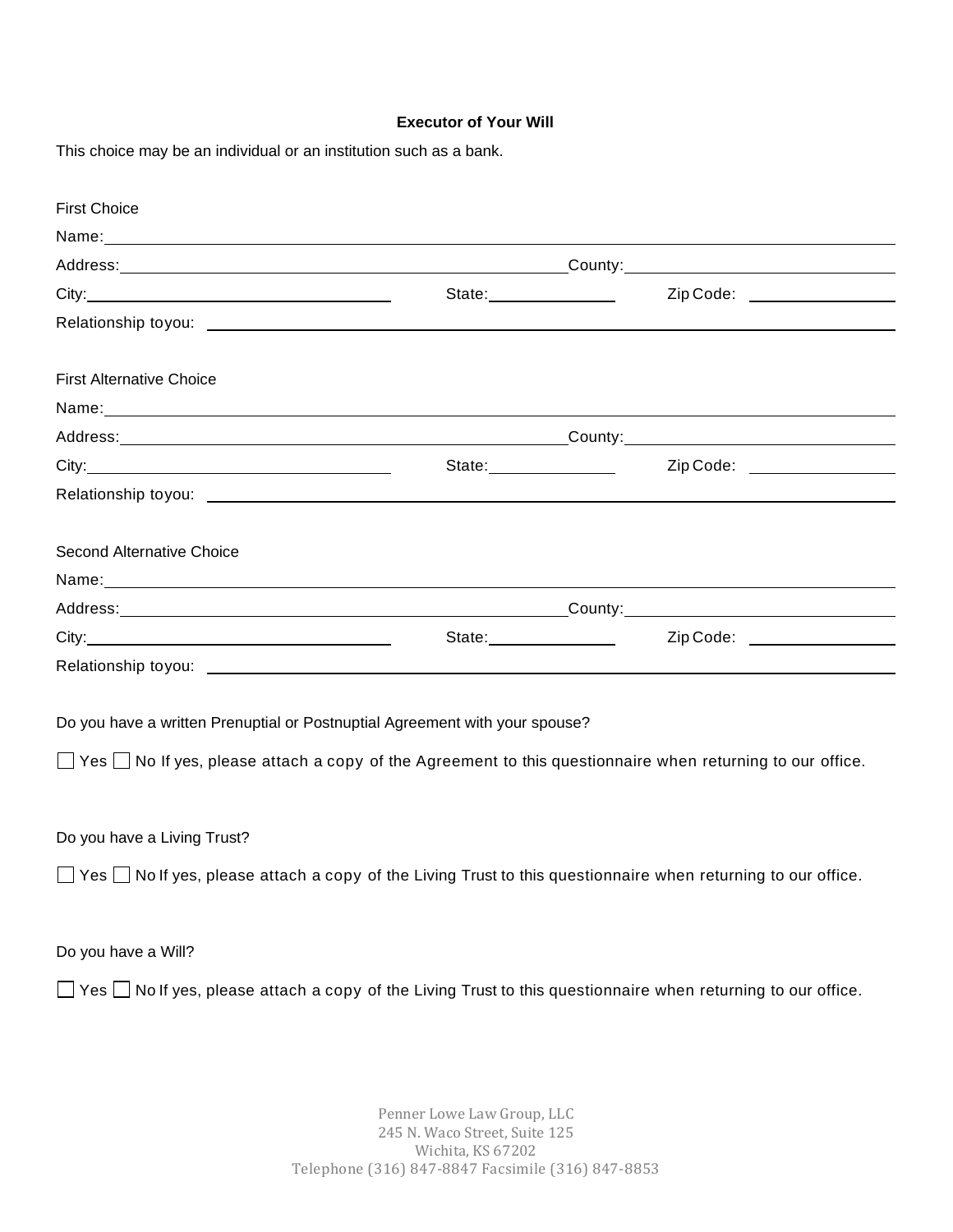What do you wish to place in Trust?

## **Real Property**

Do you own any real property?

 $\Box$  Yes  $\Box$  No If yes, state whether it is held individually or jointly with another person, address and county where property is located. If possible, please provide a photocopy of Deed(s).

| <b>Address of Real Property</b> | County and State where<br>property is located | Individual or Jointly |
|---------------------------------|-----------------------------------------------|-----------------------|
|                                 |                                               | Title                 |
|                                 |                                               |                       |
|                                 |                                               |                       |
|                                 |                                               |                       |
|                                 |                                               |                       |
|                                 |                                               |                       |
|                                 |                                               |                       |
|                                 |                                               |                       |
|                                 |                                               |                       |
|                                 |                                               |                       |
|                                 |                                               |                       |
|                                 |                                               |                       |
|                                 |                                               |                       |
|                                 |                                               |                       |
|                                 |                                               |                       |
|                                 |                                               |                       |
|                                 |                                               |                       |
|                                 |                                               |                       |
|                                 |                                               |                       |
|                                 |                                               |                       |
|                                 |                                               |                       |
|                                 |                                               |                       |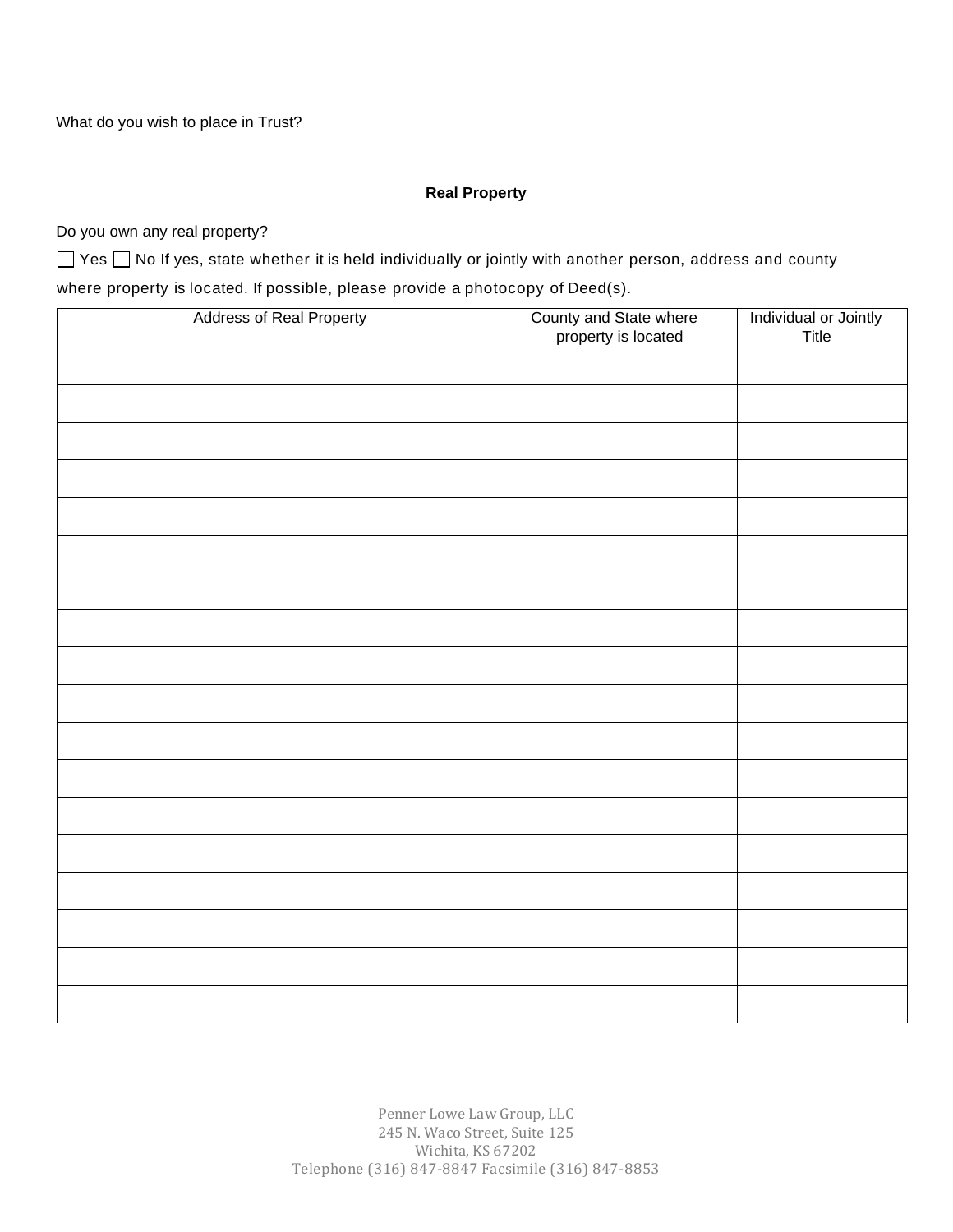## **Personal Property**

Household Items: Please list household goods, furniture, books, music al instruments, etc. Please also list items for special consideration. Other may be grouped and the cost estimated.

| Personal Property Item | Approximate Value (\$)   |
|------------------------|--------------------------|
|                        | $\sqrt[6]{\frac{1}{2}}$  |
|                        | $\sqrt[6]{\frac{1}{2}}$  |
|                        | $\sqrt[6]{\frac{1}{2}}$  |
|                        | $\sqrt{2}$               |
|                        | $\sqrt[6]{\frac{1}{2}}$  |
|                        | $\sqrt[6]{\frac{1}{2}}$  |
|                        | $\overline{\mathcal{L}}$ |
|                        | $\sqrt[6]{\frac{1}{2}}$  |
|                        | $\sqrt[6]{\frac{1}{2}}$  |
|                        | $\sqrt[6]{\frac{1}{2}}$  |
|                        | $\sqrt[6]{\frac{1}{2}}$  |
|                        | $\sqrt{2}$               |
|                        | $\sqrt[6]{\frac{1}{2}}$  |
|                        | $\sqrt[6]{\frac{1}{2}}$  |
|                        | $\sqrt[6]{\frac{1}{2}}$  |
|                        | $\sqrt[6]{\frac{1}{2}}$  |
|                        | $\sqrt[6]{\frac{1}{2}}$  |
|                        | $\sqrt[6]{\frac{1}{2}}$  |
|                        | $\sqrt[6]{\frac{1}{2}}$  |
|                        | $\sqrt[6]{\frac{1}{2}}$  |
|                        | $\overline{\$}$          |
|                        | $\overline{\$}$          |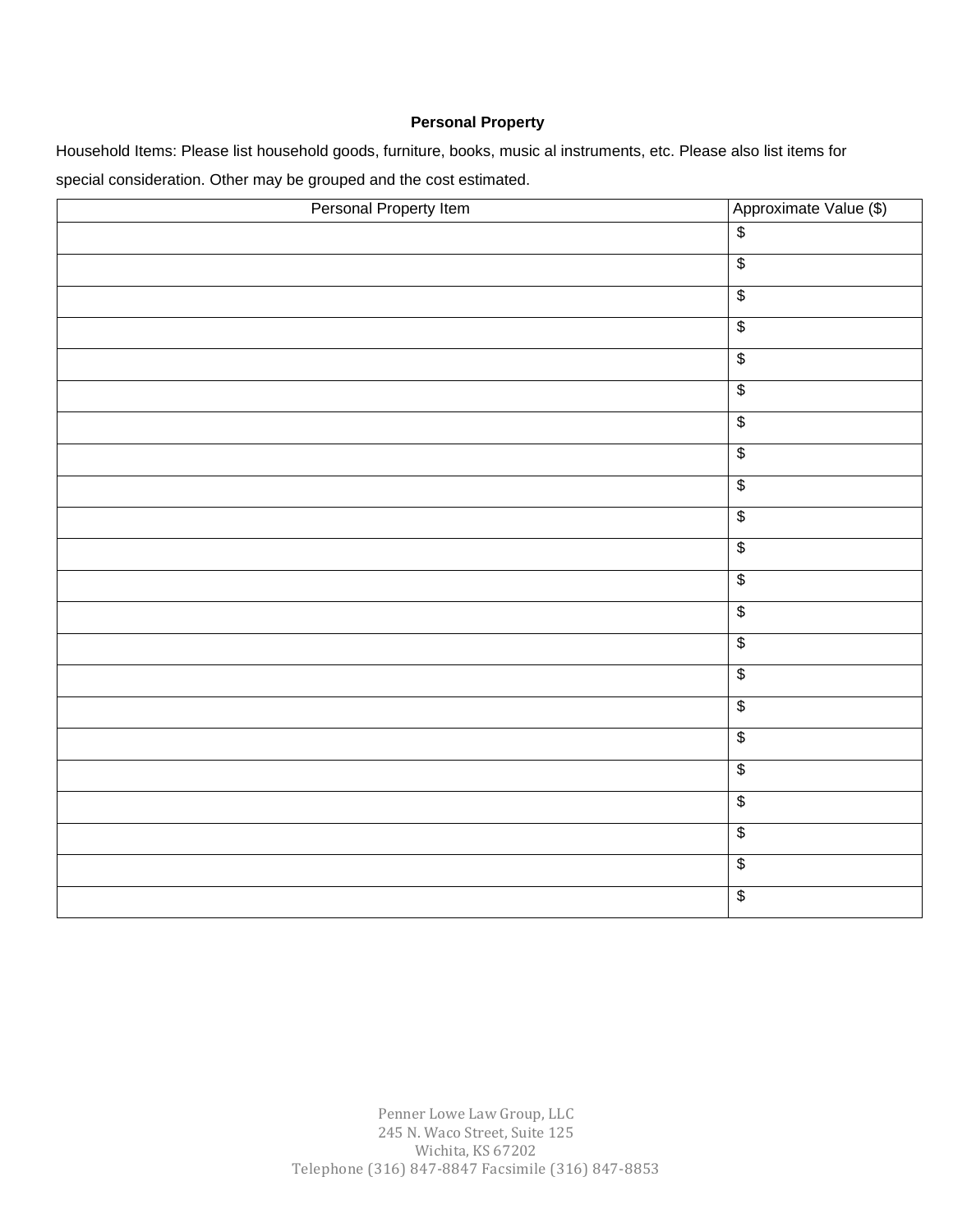## Automobiles:

| Automobile<br>(Year, Make, & Model) | <b>Titled Ownership</b> | Approximate Value (\$) |
|-------------------------------------|-------------------------|------------------------|
|                                     |                         | c<br>ъ.                |
|                                     |                         | œ                      |
|                                     |                         | S.                     |
|                                     |                         | \$                     |
|                                     |                         | \$                     |
|                                     |                         | S.                     |
|                                     |                         | \$                     |

## Checking Accounts:

| <b>Bank</b> | Address | Type of Account<br>(Joint, Individual,<br>POD, TOD, etc.) | Name(s) on Account | Balance |
|-------------|---------|-----------------------------------------------------------|--------------------|---------|
|             |         |                                                           |                    | Φ       |
|             |         |                                                           |                    | \$      |
|             |         |                                                           |                    | \$      |
|             |         |                                                           |                    | \$      |
|             |         |                                                           |                    | \$      |

#### Savings Accounts:

| <b>Bank</b> | Address | Type of Account<br>(Joint, Individual,<br>POD, TOD, etc.) | Name(s) on Account | Balance |
|-------------|---------|-----------------------------------------------------------|--------------------|---------|
|             |         |                                                           |                    | ۰D      |
|             |         |                                                           |                    | \$      |
|             |         |                                                           |                    | Œ       |
|             |         |                                                           |                    | \$      |
|             |         |                                                           |                    | \$      |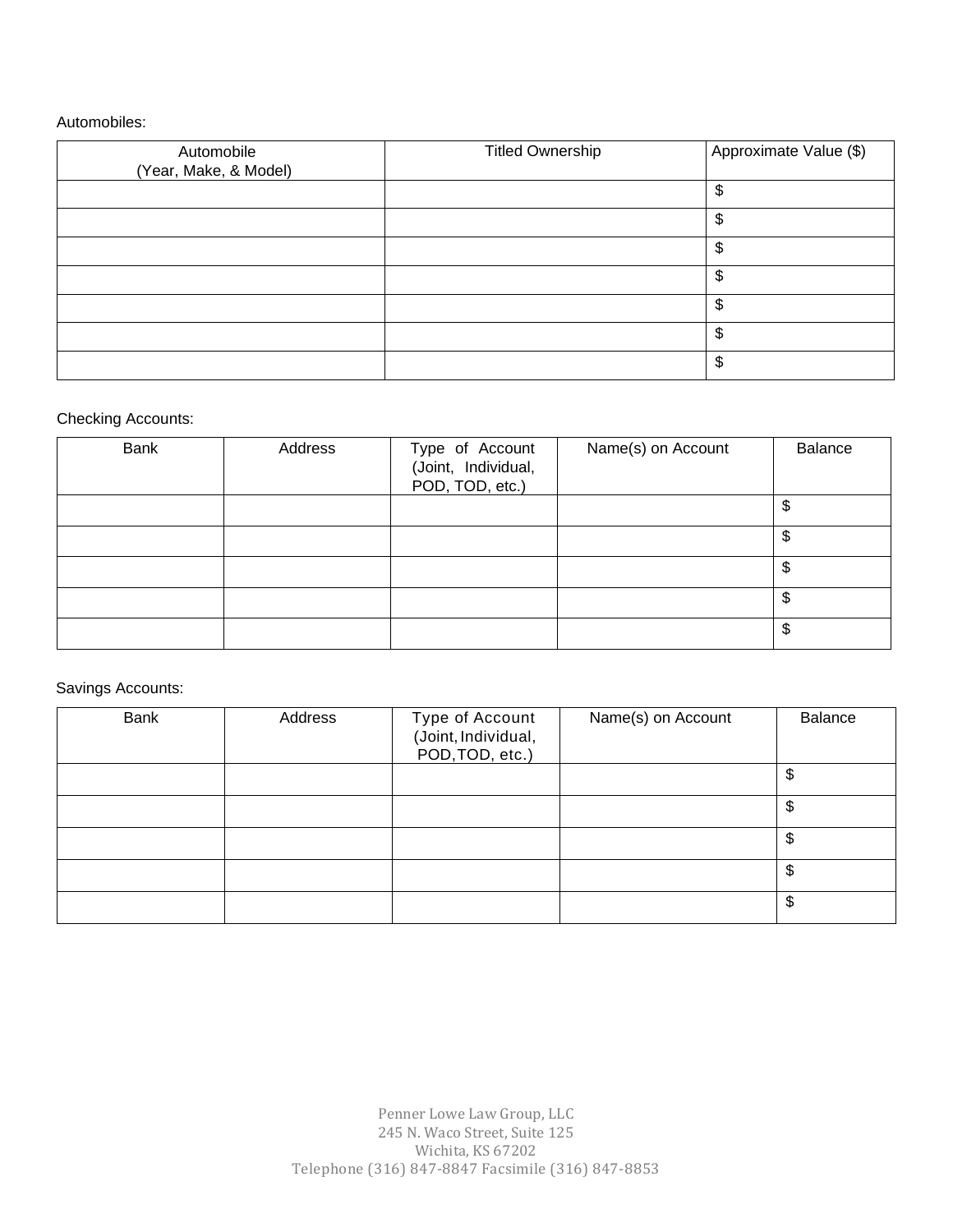# Stocks and Bonds (Government or other)

| Item | Type of Account<br>(Joint, Individual,<br>POD, TOD, etc.) | Name(s) on Item | Beneficiary on<br>Stock or Bond | <b>Balance</b> |
|------|-----------------------------------------------------------|-----------------|---------------------------------|----------------|
|      |                                                           |                 |                                 | \$             |
|      |                                                           |                 |                                 | \$             |
|      |                                                           |                 |                                 | \$             |
|      |                                                           |                 |                                 | \$             |
|      |                                                           |                 |                                 | \$             |
|      |                                                           |                 |                                 | \$             |
|      |                                                           |                 |                                 | \$             |

# Money invested in mortgages and personal loans

| Borrower | Address | Amount  |
|----------|---------|---------|
|          |         | \$      |
|          |         | \$      |
|          |         | \$      |
|          |         | ጥ<br>ъĐ |
|          |         | S       |
|          |         | \$      |

Do you wish to forgive any of these debts upon your death?

 $\Box$  Yes  $\Box$  No If yes, which one(s)?

#### Retirement Accounts

| Item | <b>Primary Beneficiary</b> | <b>Secondary Beneficiary</b> | Amount |
|------|----------------------------|------------------------------|--------|
|      |                            |                              |        |
|      |                            |                              | Ψ      |
|      |                            |                              | ◡      |
|      |                            |                              | ₩      |
|      |                            |                              | Ψ      |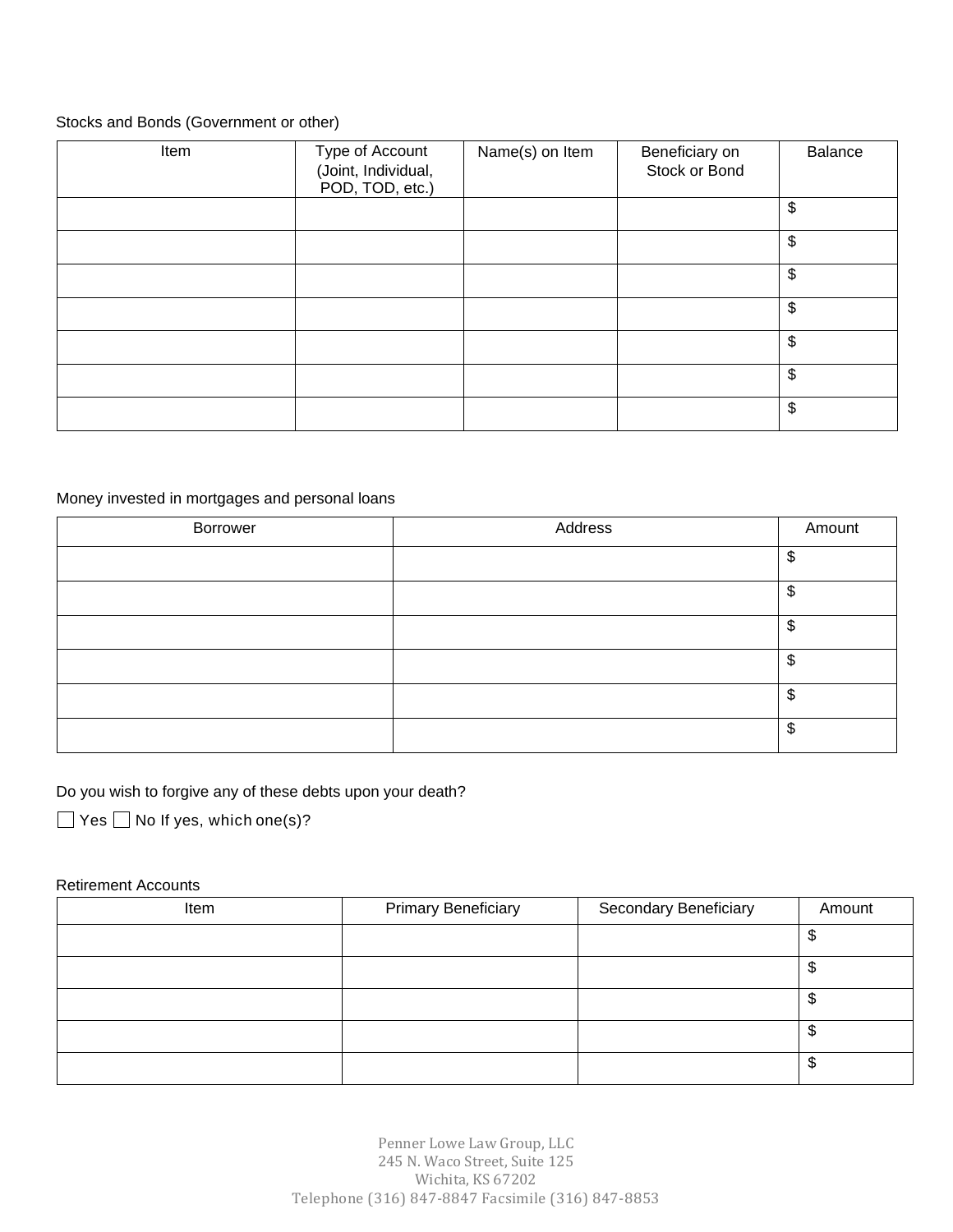Employee Benefit Plans

| (other than those listed above – such as profit sharing, stock options, etc.) |
|-------------------------------------------------------------------------------|
|                                                                               |
|                                                                               |
|                                                                               |
|                                                                               |
|                                                                               |
| Any death benefits: $\Box$ Yes $\Box$ No                                      |
| If yes, state amount and beneficiary name:                                    |
|                                                                               |
|                                                                               |
|                                                                               |
|                                                                               |
|                                                                               |
|                                                                               |
|                                                                               |
| Any death benefits: □ Yes □ No                                                |
| If yes, state amount and beneficiary name:                                    |
|                                                                               |
| <b>Participant Name:</b>                                                      |
| Plan Name:<br><u> 1980 - John Barnett, fransk politiker (d. 1980)</u>         |
|                                                                               |
| Estimated Value in Five Years: \$                                             |
|                                                                               |
| Any death benefits: $\Box$ Yes $\Box$ No                                      |
| If yes, state amount and beneficiary name:                                    |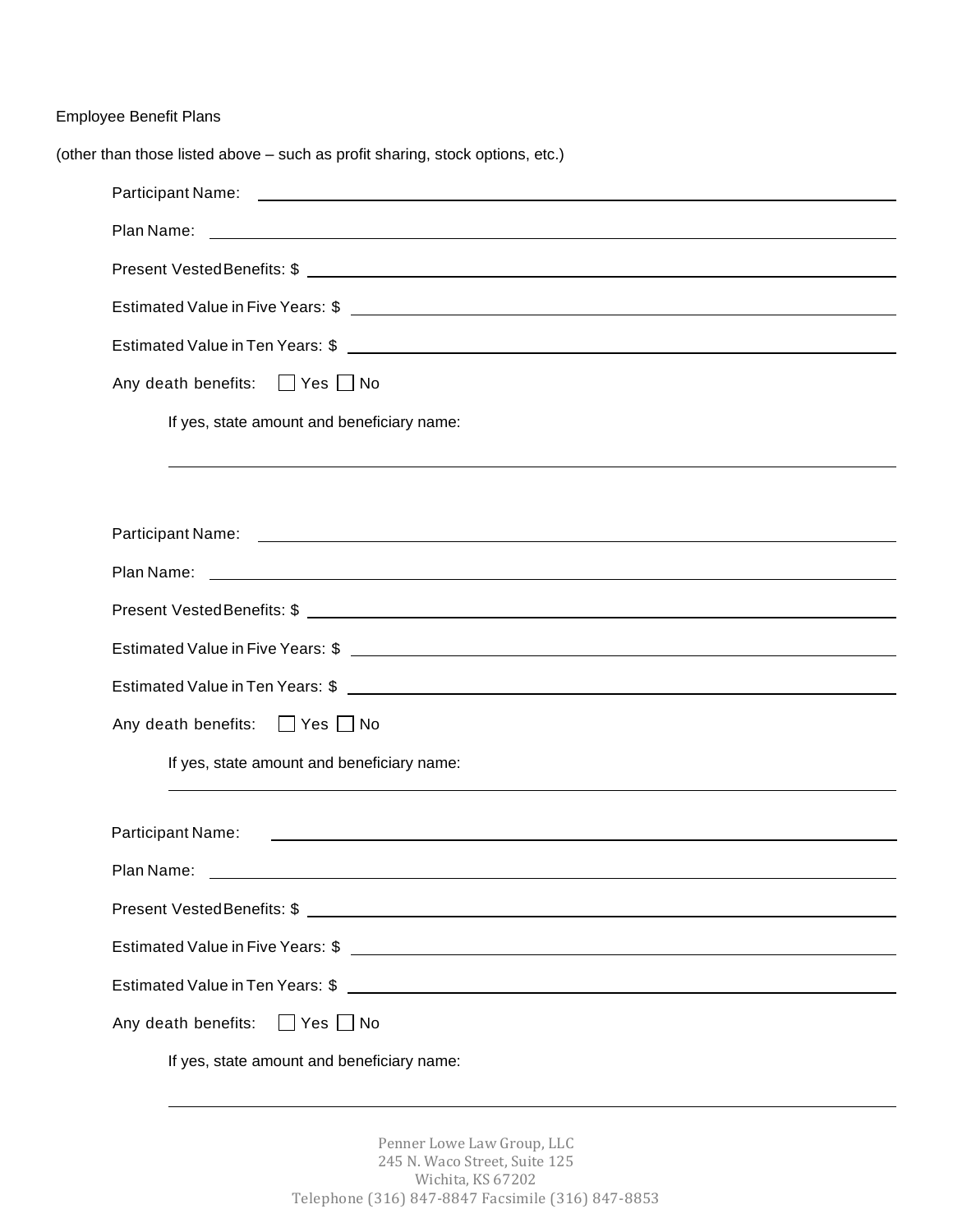| Estimated Value in Five Years: \$        |  |  |  |
|------------------------------------------|--|--|--|
| Estimated Value in Ten Years: \$         |  |  |  |
| Any death benefits: $\Box$ Yes $\Box$ No |  |  |  |
|                                          |  |  |  |

If yes, state amount and beneficiary name:

## **Life Insurance**

| Personal          |                      |                      |        |
|-------------------|----------------------|----------------------|--------|
| Insurance Company | <b>Policy Number</b> | Owner or Beneficiary | Amount |
|                   |                      |                      | \$     |
|                   |                      |                      | \$     |
|                   |                      |                      | \$     |
|                   |                      |                      | \$     |
|                   |                      |                      | \$     |

# Group Life Insurance through your employer

| Insurance Company | <b>Policy Number</b> | Owner or Beneficiary | Amount |
|-------------------|----------------------|----------------------|--------|
|                   |                      |                      | \$     |
|                   |                      |                      | \$     |
|                   |                      |                      | \$     |
|                   |                      |                      | \$     |
|                   |                      |                      | \$     |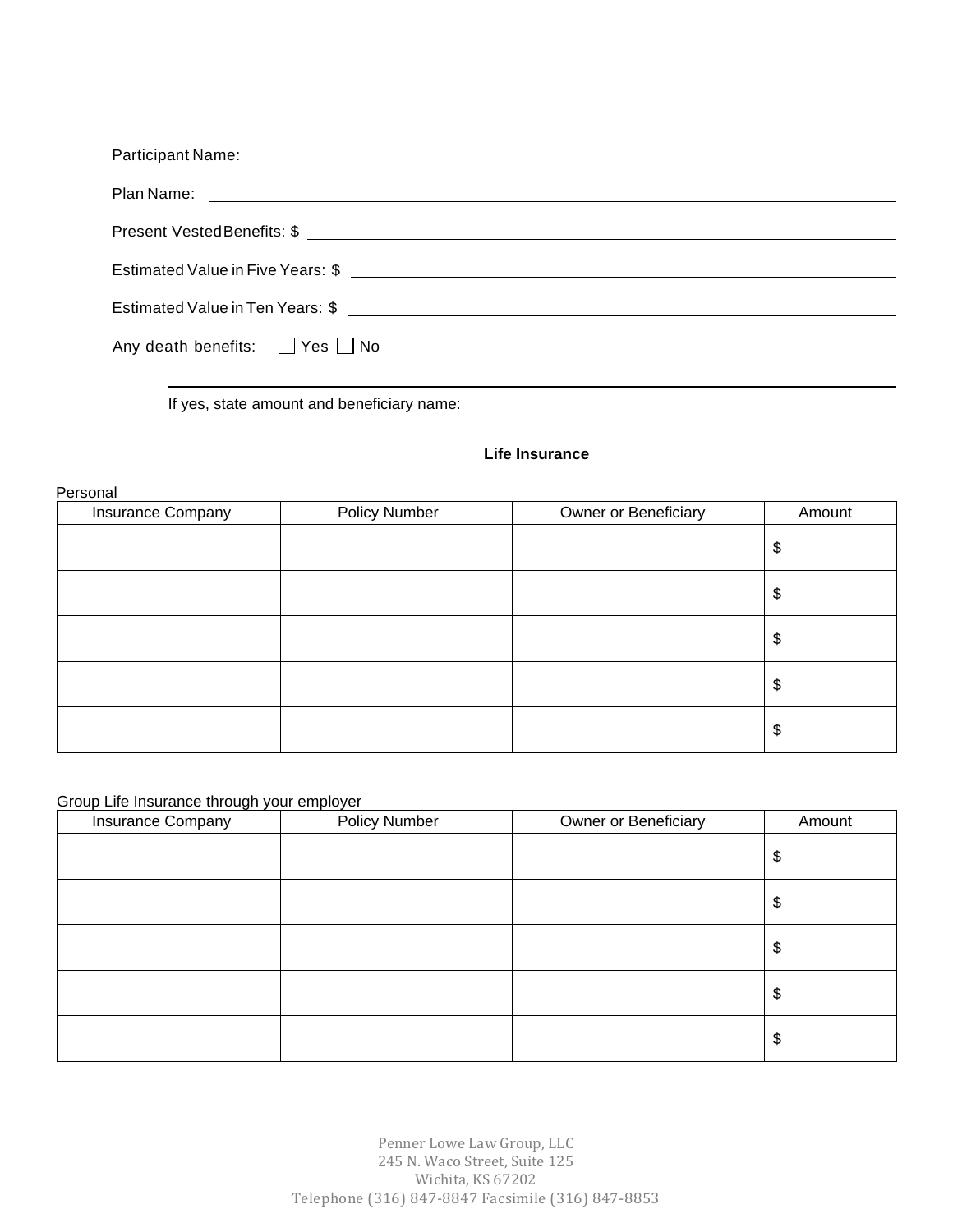#### Accident and Health Insurance

| Insurance Company | Type of Policy |
|-------------------|----------------|
|                   |                |
|                   |                |
|                   |                |
|                   |                |
|                   |                |
|                   |                |

Have you been involved with any assisted reproductive technologies? (i.e. had sperm or embryos stored)

| $\Box$ Yes      | No                                                                                                               |
|-----------------|------------------------------------------------------------------------------------------------------------------|
|                 | If yes, when?                                                                                                    |
|                 | What is the current status of the assisted reproductive technologies? (i.e. undergone treatment in the           |
|                 | past, currently undergoing any treatment, sperm or embryos being held in storage to be accessed at a later date, |
|                 | $etc.$ )                                                                                                         |
|                 |                                                                                                                  |
|                 | Do you have a copy of the contract with the storage facility? $\Box$ Yes $\Box$ No                               |
|                 | (If yes, please attach a copy of the contract with the storage facility when returning questionnaire to this     |
|                 | office.)                                                                                                         |
|                 | List the name, address, and phone number of the storage facility:                                                |
|                 | Has your spouse/ partner been involved with any assisted reproductive technologies? (i.e. had sperm or           |
| embryos stored) |                                                                                                                  |
| ∐ Yes ∐ No      |                                                                                                                  |
|                 |                                                                                                                  |
|                 | What is the current status of the assisted reproductive technologies? (i.e. undergone treatment in the           |
|                 | past, currently undergoing any treatment, sperm or embryos being held in storage to be accessed at a later date, |
|                 | $etc.$ )                                                                                                         |
|                 |                                                                                                                  |
|                 | Penner Lowe Law Group, LLC<br>245 N. Waco Street, Suite 125<br>$M!$ ; abits $M!$ (7000                           |

Wichita, KS 67202 Telephone (316) 847-8847 Facsimile (316) 847-8853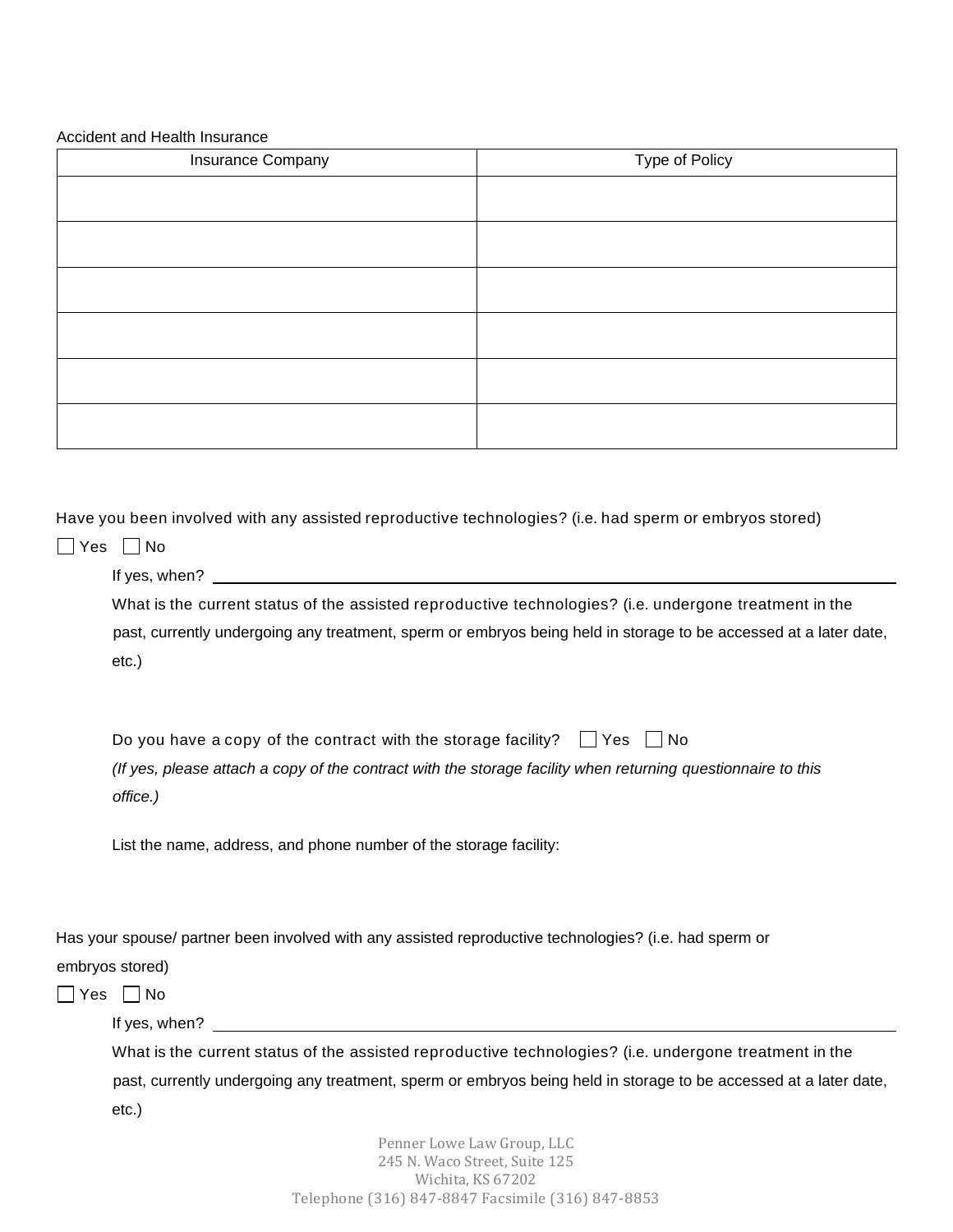Do you have a copy of the contract with the storage facility?  $\Box$  Yes  $\Box$  No

*(If yes, please attach a copy of the contract with the storage facility when returning questionnaire to this office.)*

List the name, address, and phone number of the storage facility:

## **Debts or Obligations**

# (Such as mortgages, loans, credit cards, or any other major debts)

| Creditor Type of Debt | Amount                     |
|-----------------------|----------------------------|
|                       | $\sqrt[6]{\frac{1}{2}}$    |
|                       | $\boldsymbol{\$}$          |
|                       | $\boldsymbol{\$}$          |
|                       | $\boldsymbol{\mathsf{\$}}$ |
|                       | $\sqrt[6]{\frac{1}{2}}$    |
|                       | $\sqrt[6]{\frac{1}{2}}$    |
|                       | $\sqrt[6]{\frac{1}{2}}$    |
|                       | $\sqrt[6]{\frac{1}{2}}$    |
|                       | $\boldsymbol{\$}$          |
|                       | $\sqrt[6]{\frac{1}{2}}$    |
|                       | $\boldsymbol{\$}$          |
|                       | $\boldsymbol{\$}$          |
|                       | $\blacklozenge$            |
|                       | $\boldsymbol{\$}$          |
|                       | $\boldsymbol{\$}$          |
|                       | $\blacklozenge$            |
|                       | $\boldsymbol{\$}$          |
|                       | $\boldsymbol{\$}$          |
|                       | $\bigoplus$                |
|                       | $\boldsymbol{\mathsf{\$}}$ |
|                       | $\sqrt[6]{\frac{1}{2}}$    |
|                       | $\sqrt[6]{\frac{1}{2}}$    |
|                       | $\boldsymbol{\$}$          |
|                       | $\sqrt[6]{\frac{1}{2}}$    |
|                       | $\boldsymbol{\$}$          |
|                       | $\boldsymbol{\$}$          |
|                       | $\sqrt[6]{\frac{1}{2}}$    |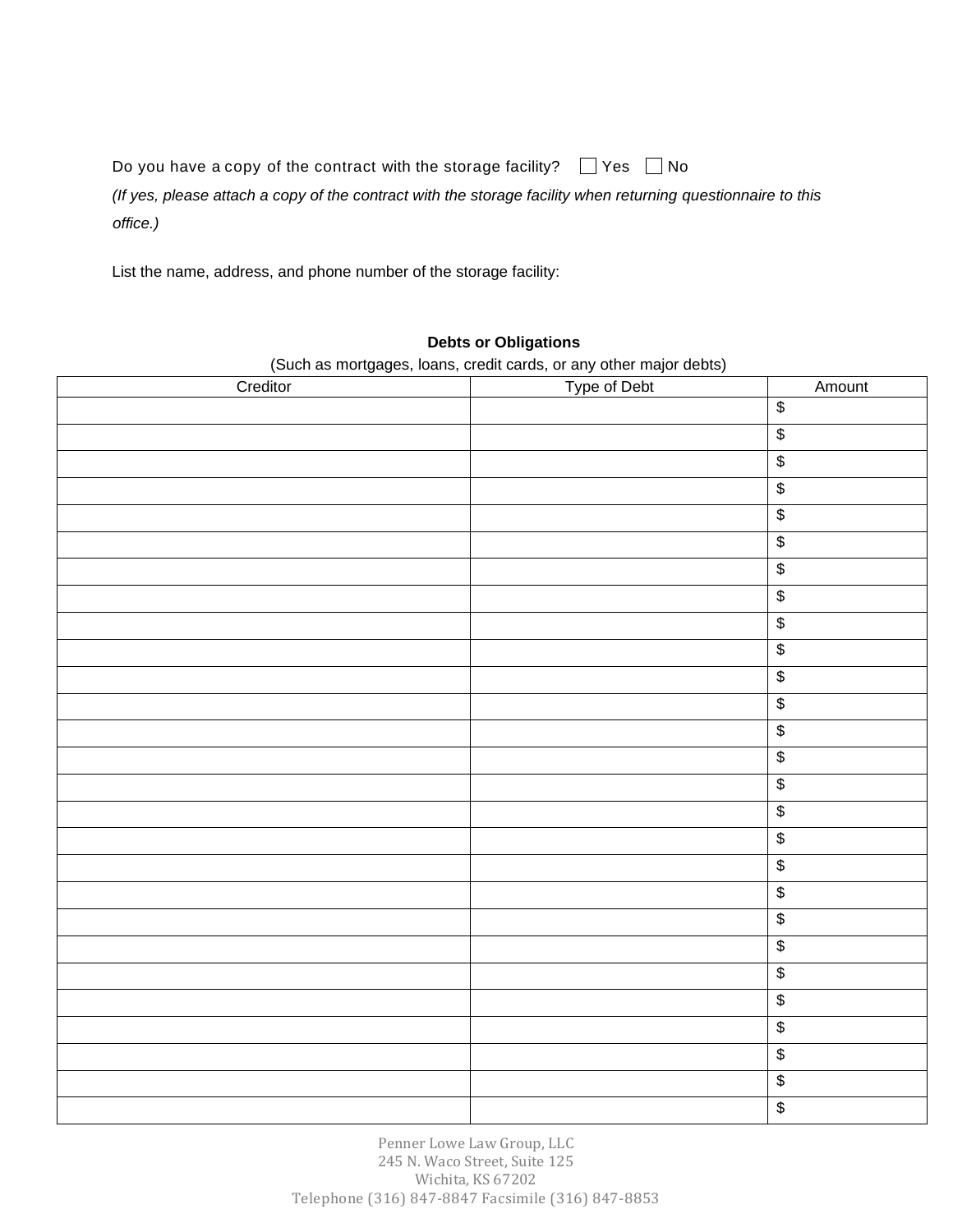#### **Income**

#### Your Current Income (estimated for current year)

|              | Annual Salary or Wages |
|--------------|------------------------|
| Self         | Ψ                      |
| Spouse       | Ψ                      |
| Total Income | Ψ                      |

If you expect to establish either a Living Trust or a Testamentary Trust as part of your Will, please complete the following:

## How do you want the net income from the Trust distributed?

| Distributed to         | Annually<br>(yes/no) | Other (please specify) |
|------------------------|----------------------|------------------------|
| Spouse                 |                      |                        |
| Children               |                      |                        |
| Other (please specify) |                      |                        |
|                        |                      |                        |
|                        |                      |                        |
|                        |                      |                        |

How do you want the Trust assets distributed?

| Distributed to         | Annually<br>(yes/no) | Other (please specify) |
|------------------------|----------------------|------------------------|
| Spouse                 |                      |                        |
| Children               |                      |                        |
| Other (please specify) |                      |                        |
|                        |                      |                        |
|                        |                      |                        |
|                        |                      |                        |

Comments: